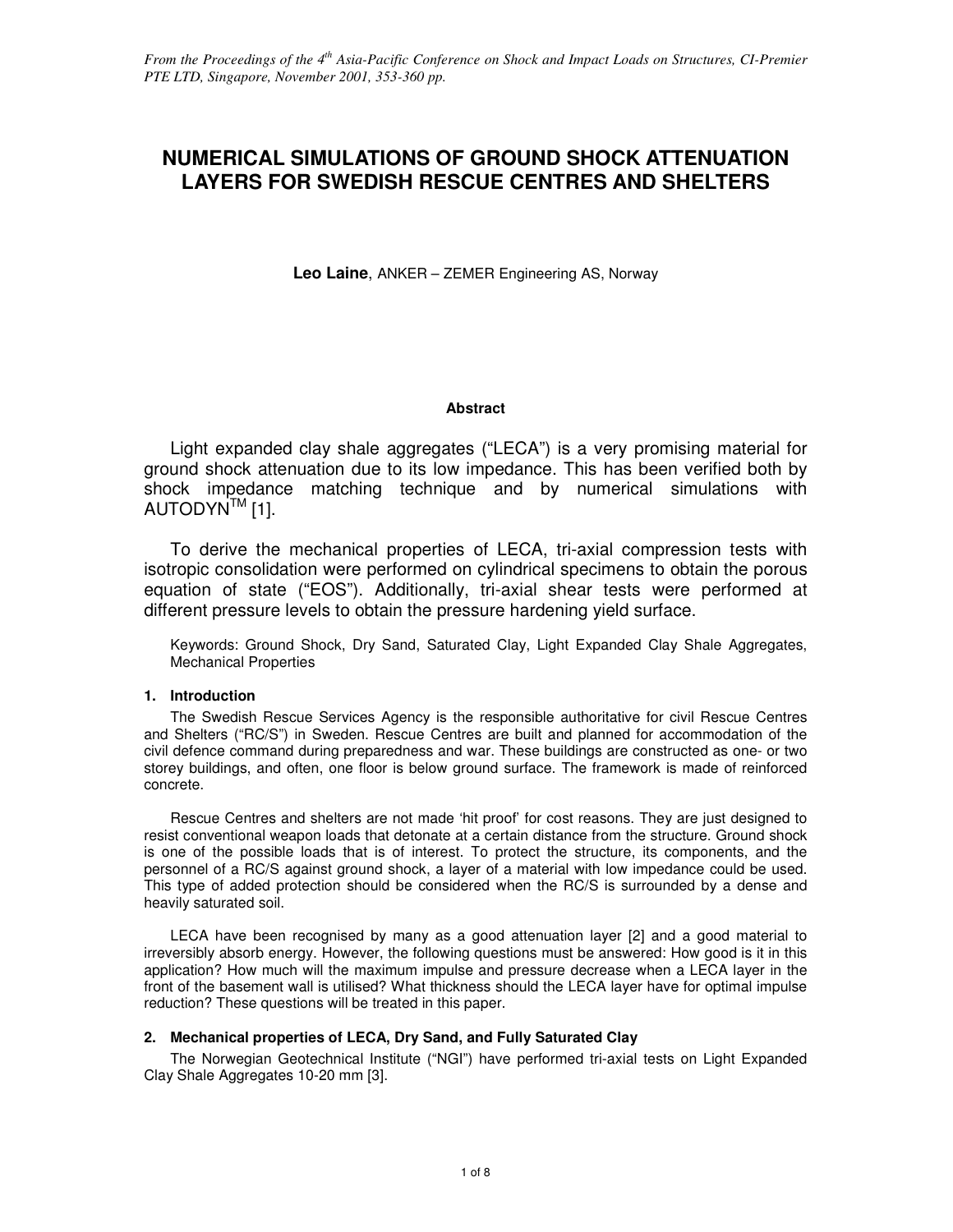The mechanical properties of LECA were derived from four tri-axial cylindrical tests [3], and triaxial shear tests up to 0.5 MPa [4]. The loading on the specimens were firstly isotropic consolidation  $(P=\sigma_1=\sigma_2=\sigma_3)$  with loading and unloading at different pressure levels. From these tests the porous Equation Of State ("EOS") and the mechanical unloading bulk modulus were derived. After the isotropic consolidation, shear tests at different pressure levels, i.e. 2, 4, 10, and 40 [MPa] were performed. The maximum pressure dependent yield surface was based on the data from these tests. The derived mechanical properties found for LECA are valid to pressure up to approximately 80 MPa. For higher pressures best fit lines were utilised to derive P(ρ),C(ρ),  $\sigma_y(P)$ , and G(ρ). The *Granular* material model, implemented into AUTODYN<sup>™</sup> [1] was utilised for LECA and Dry Sand [5]. The utilised mechanical properties for LECA are shown in Table 1.

| EOS, $P(\rho)$           |          | Bulk sound speed, $C(\rho)$ |          |          | Yield surface, $\sigma_{\rm V}(P)$ | Shear Modulus, $G(\rho)$      |          |  |  |
|--------------------------|----------|-----------------------------|----------|----------|------------------------------------|-------------------------------|----------|--|--|
| ρ , [kg/m <sup>3</sup> ] | P, [MPa] | $\rho$ , [kg/m $^3$ ]       | C, [m/s] | P, [MPa] | $\sigma_v(P)$ , [MPa]              | $\rho$ , [kg/m <sup>3</sup> ] | G. [MPa] |  |  |
| 320.43                   |          | 322.60                      | 351.7    |          |                                    | 322.60                        | 27.40    |  |  |
| 368.98                   | 0.952    | 330                         | 823.9    | 20       | 26.247                             | 330                           | 153.82   |  |  |
| 726.08                   | 4.847    | 400                         | 893.1    | 40       | 52.495                             | 400                           | 219.09   |  |  |
| 1069.63                  | 10.051   | 800                         | 1288.6   | 60       | 78.742                             | 800                           | 912.17   |  |  |
| 1181.69                  | 14.158   | 1200                        | 1684.1   | 80       | 104.989                            | 1200                          | 2337.00  |  |  |
| 1300.00                  | 22.659   | 1600                        | 2079.6   | 100      | 131.237                            | 1600                          | 4751.36  |  |  |
| 1422.93                  | 39.831   | 1950                        | 2425.6   | 120      | 157.500                            | 1950                          | 7878.29  |  |  |
| 1700.00                  | 145.960  | 2450                        | 4000.0   | 200      | 157.500                            | 2450                          | 26917.89 |  |  |
| 2400.00                  | 1801.771 | 2500                        | 4057.1   |          |                                    | 2500                          | 28257.00 |  |  |
| 2843.71                  | 5657.290 | 2900                        | 4057.1   |          |                                    | 2900                          | 28257.00 |  |  |

Table 1. Mechanical properties utilised for LECA with  $\rho_0$ =320.43 kg/m<sup>3</sup>, and  $\rho_s$ =2500 kg/m<sup>3</sup>

 The utilised mechanical properties for Dry Sand are shown in Table 2. In [5] the derivation of the mechanical properties for the sand is presented.

|  | Table 2. Mechanical properties utilised for Dry Sand with $\rho_0 = 1674$ kg/m <sup>3</sup> , and $\rho_s = 2641$ kg/m <sup>3</sup> |  |
|--|-------------------------------------------------------------------------------------------------------------------------------------|--|
|  |                                                                                                                                     |  |

| EOS, $P(\rho)$           |          | Bulk sound speed, $C(\rho)$         |        | Yield surface, $\sigma_v(P)$ |                       | ا ت<br>Shear Modulus, $G(\rho)$ |          |
|--------------------------|----------|-------------------------------------|--------|------------------------------|-----------------------|---------------------------------|----------|
| ρ , [kg/m <sup>3</sup> ] | P. [MPa] | $\rho$ , [kg/m $^3$ ]<br>$C.$ [m/s] |        | P. [MPa]                     | $\sigma_v(P)$ , [MPa] |                                 | G. [MPa] |
| 1674.0                   |          | 1674.0                              | 265.2  |                              |                       | 1674.0                          | 76.9     |
| 1739.5                   | 4.577    | 1745.6                              | 852.1  | 3.401                        | 4.235                 | 1745.6                          | 869.4    |
| 1873.8                   | 14.980   | 2086.3                              | 1721.7 | 34.898                       | 44.695                | 2086.3                          | 4031.7   |
| 1997.0                   | 29.151   | 2146.8                              | 1875.5 | 101.324                      | 124.035               | 2146.8                          | 4906.9   |
| 2143.8                   | 59.175   | 2300.0                              | 2264.8 | 184.650                      | 226,000               | 2300.0                          | 7769.0   |
| 2250.0                   | 98.098   | 2572.0                              | 2956.1 | 500.000                      | 226.000               | 2572.0                          | 14800.9  |
| 2380.0                   | 179.443  | 2598.0                              | 3112.2 |                              |                       | 2598.0                          | 16571    |
| 2485.0                   | 289.443  | 2635.0                              | 4600.0 |                              |                       | 2635.0                          | 36718    |
| 2585.0                   | 450.198  | 2641.0                              | 4634.0 |                              |                       | 2641.0                          | 37347    |
| 2671.3                   | 650.660  | 2800.0                              | 4634.0 |                              |                       | 2800.0                          | 37347    |

Fully saturated clay with initial density of 1908 kg/m<sup>3</sup> was modelled with Shock EOS [1]. A linear relationship between shock velocity ("U<sub>s</sub>") and particle velocity ("U<sub>p</sub>") was defined with C<sub>1</sub>=1497 m/s and  $S_1$ =1.876. Shock Hugoniot Data [6] for water and water saturated Tuff were used to establish the  $U_s-U_p$  relationship. The *Von Mises* yield surface was defined as a strength model with the yield strength 0.5 MPa, and the shear modulus 1973.5 MPa.

 A Hydro Tensile Failure Limit [1] with a small negative pressure value was defined for all materials. The reheal option was utilised.

#### **3. Shock Attenuation Layer for Added Protection for the RC/S Against Ground Shock Loads**

When a shock wave with pressure,  $P_1$ , and Particle velocity,  $U_{p1}$ , is transmitted from the soil into a material with lower impedance, e.g. LECA, the pressure,  $P_2$ , will decrease and the particle velocity,  $U_{p2}$ will increase. This can be easily illustrated by a graphical solution, shown in Chapter 3.2. But the real ground shock problem is much more complicated. Firstly the energy release from the detonation of high explosive charge have to be accounted for, then the attenuation of the pressure wave in loose soils is approximately proportional to the (radius)<sup>3</sup>. The soil ability to transmit the pressure wave is highly proportional to the amount of water in the soil, i.e. how much of the air voids in the soil is filled with water. Then the stress wave propagation from a detonated HE charge near the surface is not easy to interpret, especially when an attenuation layer with lower impedance is utilised in front of the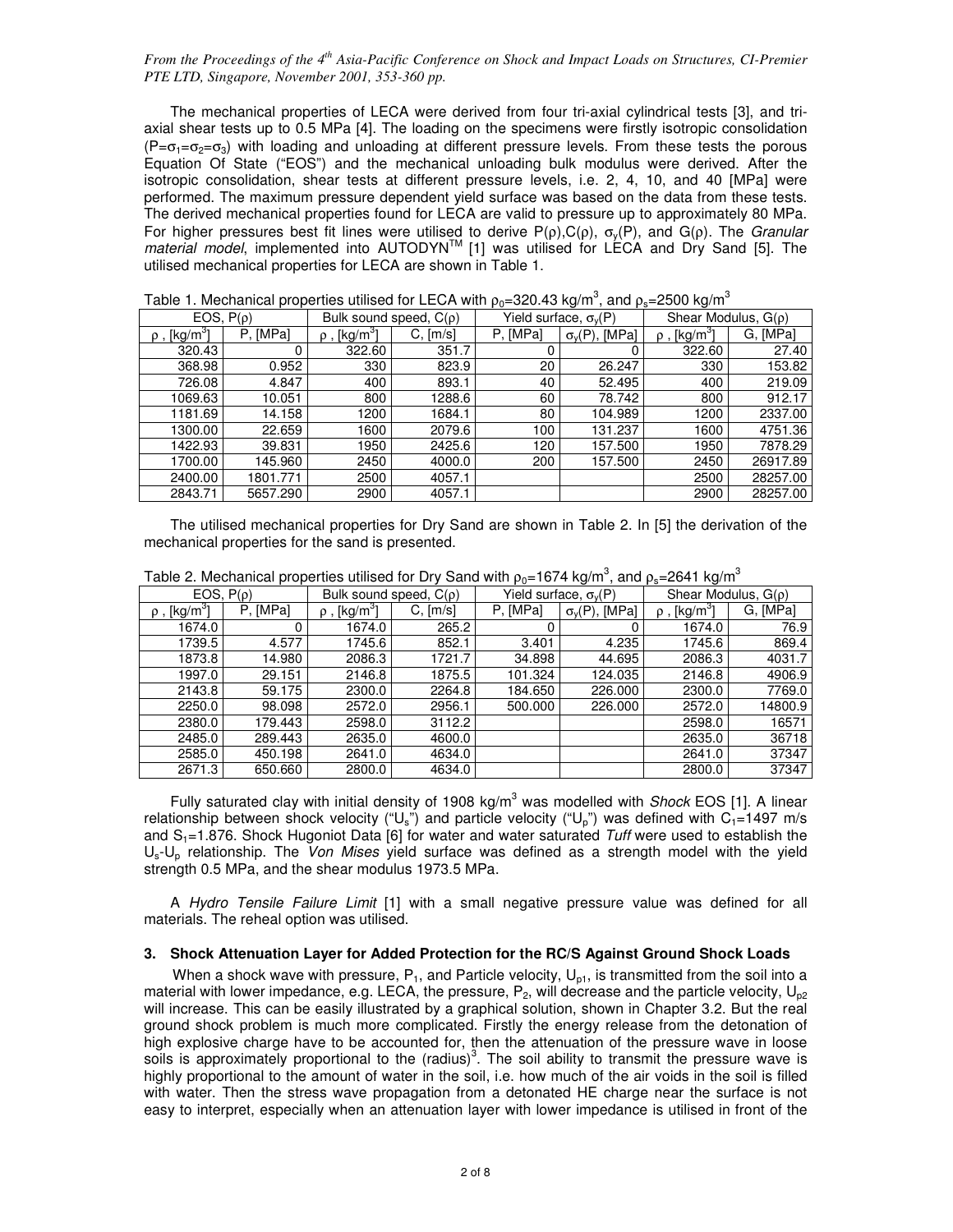basement wall. In Figure 1 the stress waves are schematically illustrated. The Direct wave will be the first to arrive at the Observation point from the Explosive source. With a buried charge a Relief wave will be generated when the ground shock wave reaches the air, which has, very low impedance compared with the soil. A possible third wave is a Reflected wave that can be generated when the propagating wave is reflected against a deeper soil layer with higher impedance. All these waves build up the observed Resultant wave.



Figure 1. Schematic illustration of how the Resultant wave is generated when a fully buried HE charge near the surface is detonated.

 When a layer with lower impedance is introduced in front of the basement floor the stress waves get even more complicated, as indicated in Figure 2. In this case when the Direct wave reaches the layer with lower impedance a *Relief wave in the sand* is generated. This relief wave disturbs the pressure build up for the continuing process in the sand. This is a very positive effect that decreases the total load of the ground shock. The transmitted wave now reflects between the concrete wall and the soil, this effect is not desired, because the maximum impulse will increase. However, this is not a major issue for LECA; the attenuation and energy absorption of shock waves is very good, but it is important that the layer is designed with sufficient thickness and drainage to ensure a dry attenuation layer of LECA with low density  $250 - 350$  kg/m<sup>3</sup>.



Figure 2. Schematic illustration of how the *Direct wave* generates a *Relief wave in sand* when it reaches the low impedance layer, and how the transmitted wave in the LECA bounces between the concrete wall and soil, both with higher impedance.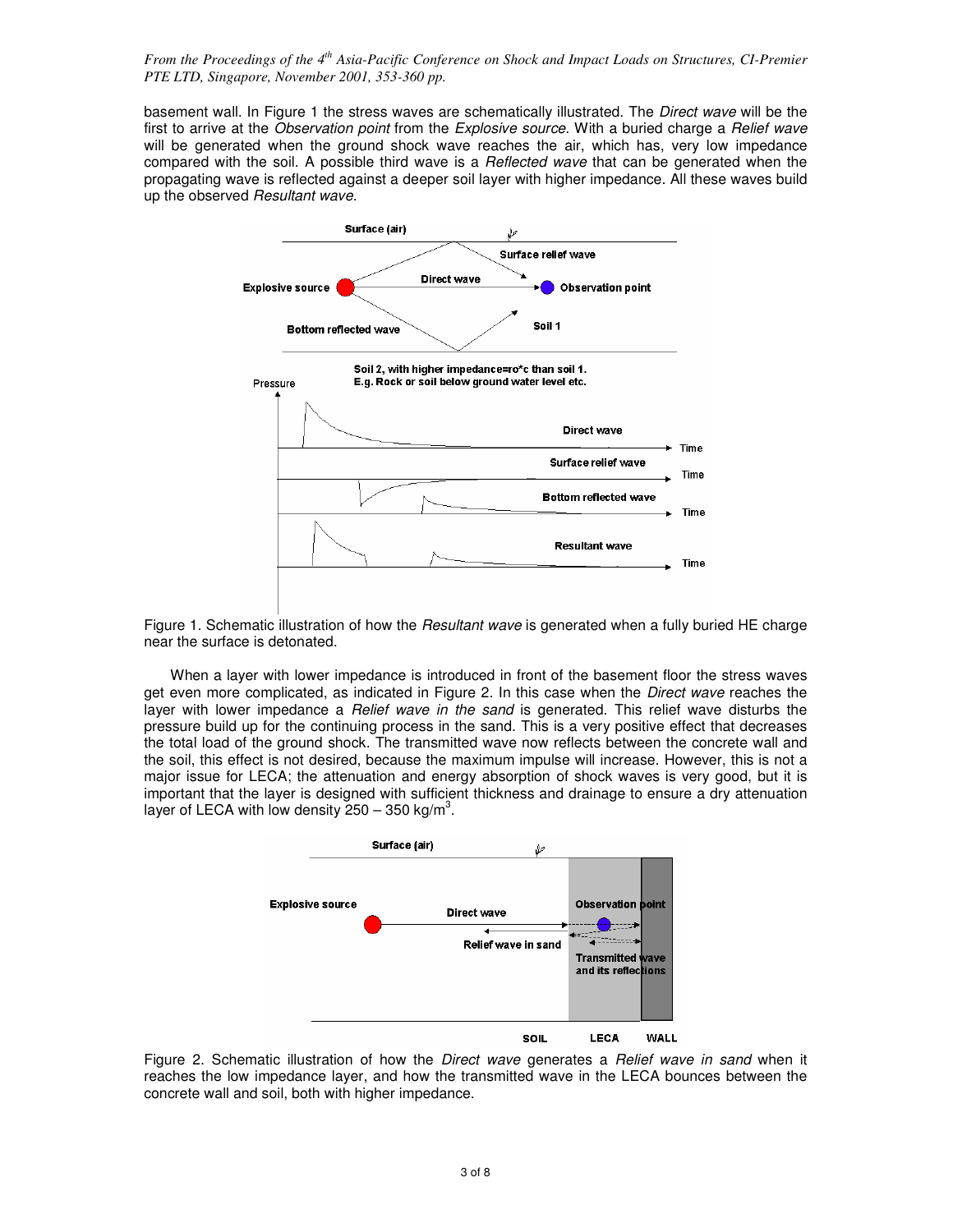The LECA layer will also have a positive effect when the crater is generated since the layer deforms easily upwards and therefore will generate lower dead mass load on the structure. With the hydro code AUTODYN™ all these effects can be accounted for, as done in Chapter 3.3.

#### **3.1 Graphical Solution by Shock Impedance Matching Technique**

A Graphical solution for the transmission of a shock wave from a material with high impedance (e.g. soil) to a material with low impedance (e.g. LECA) can easily be done by a so called shock impedance matching technique. This is thoroughly explained in [7].

 To study the transmitted shock wave the conservation laws of mass, momentum and energy are needed:

| $\rho_0 \cdot U_s = \rho \cdot (U_s - U_p)$ , |     |
|-----------------------------------------------|-----|
| $P-P_0=\rho_{0}\cdot U_{s}\cdot U_{p}$ , and  |     |
| $E-E_0=\frac{1}{2}\cdot(P+P_0)\cdot(V_0-V)$ . | (3) |

Equations (1)-(3) have five variables, pressure (P), particle velocity (U<sub>p</sub>), shock velocity (U<sub>s</sub>), specific volume (V=1/ρ), and energy (E). Consequently one additional equation (EOS) is necessary to close the equation system.

By using equation (1) and (2), the shock wave velocity,  $U_s$ , and particle velocity,  $U_p$ , can be described as functions of pressure, P, and specific volume, V, i.e.

$$
U_s^2 \cdot \rho_0^2 = \frac{P - P_0}{V_0 - V} \qquad \text{or} \qquad U_s = V_0 \sqrt{\frac{P}{V_0 - V}} \text{ when } P_0 = 0 \text{, and} \tag{4a,b}
$$

$$
U_p^2 = (P - P_0) \cdot (V_0 - V) \quad \text{or} \quad U_p = \sqrt{P \cdot (V_0 - V)} \text{ when } P_0 = 0. \tag{5a,b}
$$

 In this case the plastic compaction curve from the EOS will be utilised for the Dry Sand and LECA, see Table 1 and Table 2. The piecewise linear curves describe the pressure as a function of density and will be equivalent to the Hugoniot line.

 The utilised EOS for saturated clay is described as a linear function between shock wave velocity and particle velocity, i.e.:

$$
U_s = C_1 + S_1 \cdot U_p. \tag{6}
$$

By inserting (6) into (2) the pressure can be calculated as a function of particle velocity:

$$
P = \rho_0 \cdot (C_1 + S_1 \cdot U_p) \cdot U_p \text{ when } P_0 = 0. \tag{7}
$$

The density can be calculated as function of particle velocity when  $(6)$  is inserted into  $(1)$ :

$$
\rho = \frac{\rho_0 \cdot (C_1 + S_1 \cdot U_p)}{(C_1 + S_1 \cdot U_p) - U_p}.
$$
\n(8)

 Now the relationships for pressure as a function of density, shock wave velocity as a function of particle velocity, and finally the pressure as a function of particle velocity can be plotted for Dry Sand, LECA, and Saturated Clay, seen in Figure 3 and Figure 4.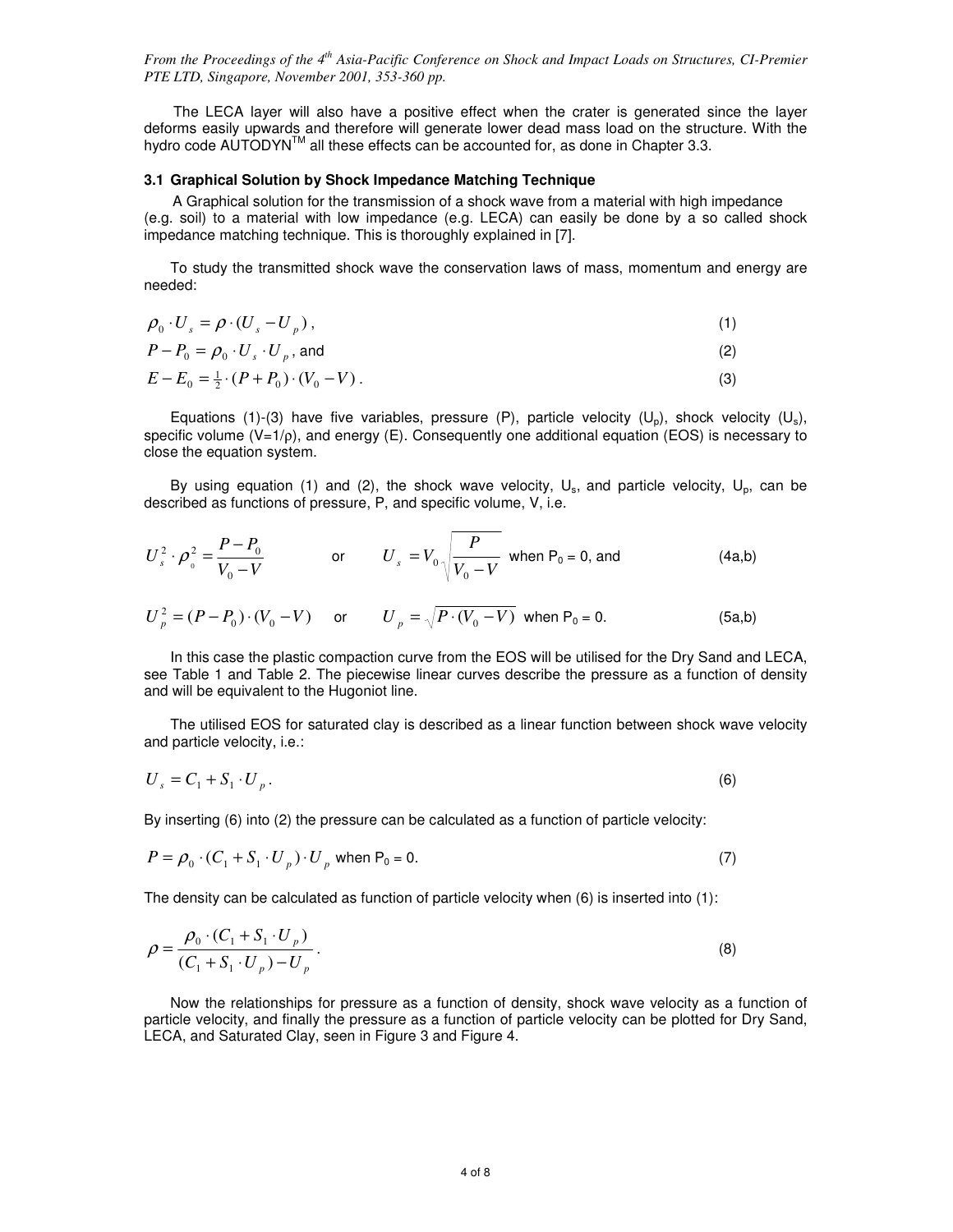*From the Proceedings of the 4th Asia-Pacific Conference on Shock and Impact Loads on Structures, CI-Premier PTE LTD, Singapore, November 2001, 353-360 pp.* 



Dry Sand and LECA.



particle velocity for Dry Sand and LECA.



Figure 3c. Pressure as a function of particle Figure 4c. Pressure as a function of particle velocity for Dry Sand and LECA.



Figure 3a. Pressure as a function of density for Figure 4a. Pressure as a function of density for Saturated Clay and LECA.



Figure 3b. Shock wave velocity as a function of Figure 4b. Shock wave velocity as a function of particle velocity for Saturated Clay and LECA.



velocity for Saturated Clay and LECA.

Now the  $P-U<sub>p</sub>$  curves can be used to predict the maximum pressure and particle velocity of the transmitted shock wave. This is done by assuming a  $(P, U_p)$  pair for the soil and then make a mirror of the  $P-U<sub>o</sub>$  curve for the soil and the intersection point with the LECA curve gives the actual pressure and particle velocity in LECA. This have been done for particle velocities  $U_0 = 0.25, 0.5, 1, 2, 4, 8, 16$ , 32, 64, and 128 m/s for both Dry Sand and Saturated Clay, see Figure 3c and 4c. The results are also shown in Table 3 and 4.

 According to the graphical solution the maximum pressure decreases in average 80 percent when the shock wave is transmitted from Dry Sand to LECA for particle velocities of 0.25 m/s to 128 m/s. For Saturated Clay the average decrease is estimated to be 96 percent! The decreases are very important because this will directly lead to lower impulses. But how thick should the attenuation layer be for optimal decrease in impulse? This will be discussed in Chapter 3.2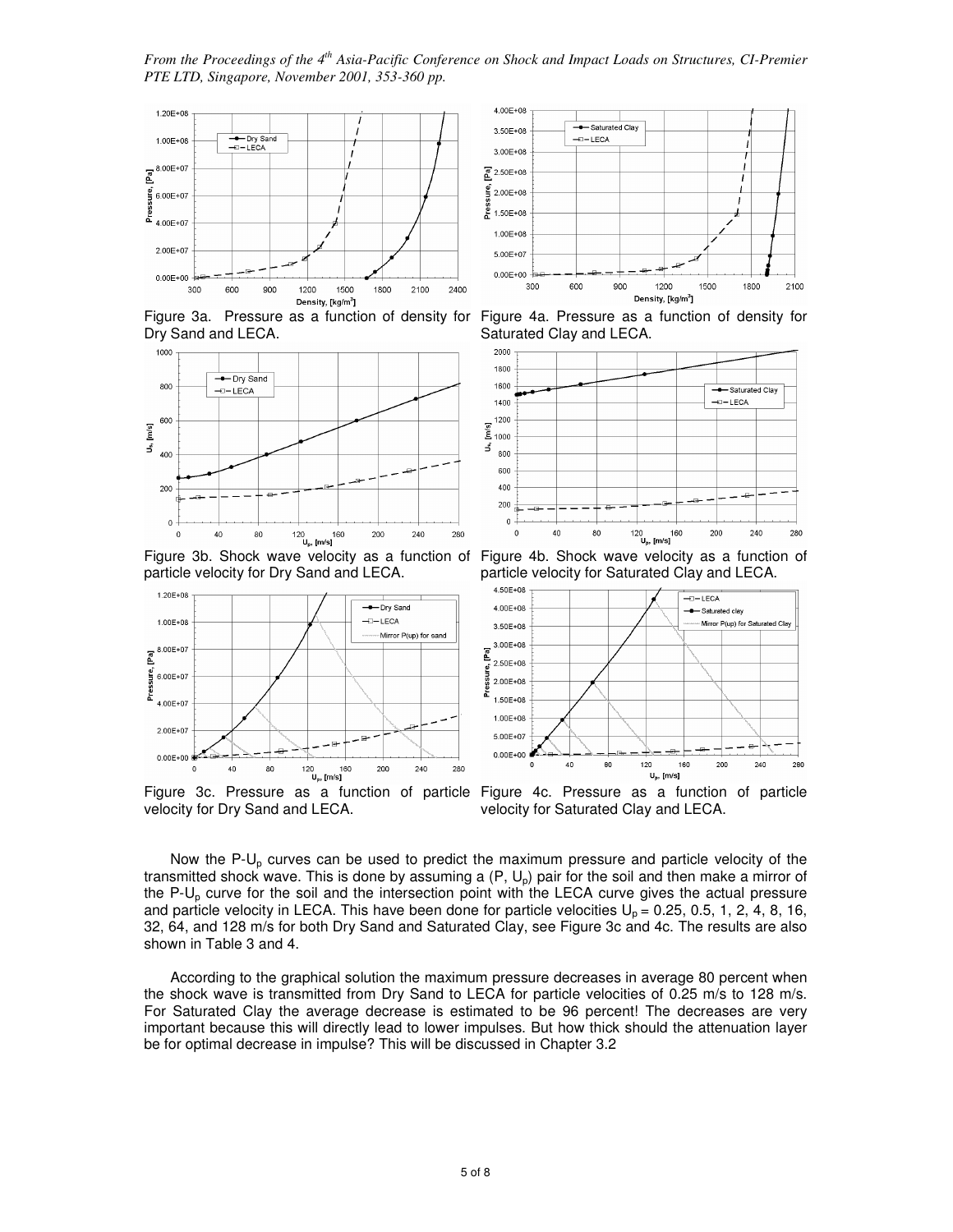| $U_{p, \text{ sand}}$ | $P_{\text{sand}}$ | $\mathsf{U}_{\mathsf{p},\;\mathsf{LECA}}$ | $P_{LECA}$ | Decr.  | Incr.       |  |  |  |  |  |  |
|-----------------------|-------------------|-------------------------------------------|------------|--------|-------------|--|--|--|--|--|--|
| [m/s]                 | [MPa]             | [m/s]                                     | [MPa]      | P. [%] | $U_p$ , [%] |  |  |  |  |  |  |
| 0.25                  | 0.10              | 0.45                                      | 0.02       | 79.22  | 79.20       |  |  |  |  |  |  |
| 0.50                  | 0.21              | 0.90                                      | 0.04       | 79.23  | 79.20       |  |  |  |  |  |  |
| 1.00                  | 0.42              | 1.79                                      | 0.09       | 79.47  | 79.40       |  |  |  |  |  |  |
| 2.00                  | 0.84              | 3.59                                      | 0.17       | 79.43  | 79.30       |  |  |  |  |  |  |
| 4.00                  | 1.69              | 7.17                                      | 0.35       | 79.57  | 79.30       |  |  |  |  |  |  |
| 8.00                  | 3.44              | 14.35                                     | 0.69       | 79.92  | 79.35       |  |  |  |  |  |  |
| 16.00                 | 7.16              | 26.61                                     | 1.43       | 80.07  | 66.34       |  |  |  |  |  |  |
| 32.00                 | 15.61             | 57.07                                     | 2.97       | 81.00  | 78.34       |  |  |  |  |  |  |
| 64.00                 | 37.61             | 113.24                                    | 6.56       | 82.55  | 76.93       |  |  |  |  |  |  |
| 128 በበ                | 105 03            | 216 75                                    | 19.96      | 80.99  | 69.34       |  |  |  |  |  |  |

|  |                                   |  | Table 3. Graphical solution for transmitted |
|--|-----------------------------------|--|---------------------------------------------|
|  | shock wave from Dry Sand to LECA. |  |                                             |

|  |                                         |  | Table 4. Graphical solution for transmitted |
|--|-----------------------------------------|--|---------------------------------------------|
|  | shock wave from Saturated Clay to LECA. |  |                                             |

|                            | ----              |              |            |                           |                          |  |                       |            |                      | $- \cdot - \cdot$ |        |                      |
|----------------------------|-------------------|--------------|------------|---------------------------|--------------------------|--|-----------------------|------------|----------------------|-------------------|--------|----------------------|
| $\bigcup_{p,\text{ sand}}$ | $P_{\text{sand}}$ | $U_{p,LECA}$ | $P_{LECA}$ | Decr.                     | Incr.                    |  | $U_{p, \text{ Clay}}$ | $P_{Clay}$ | $U_{\text{p, LECA}}$ | $P_{LECA}$        | Decr.  | Incr.                |
| [m/s]                      | <b>IMPal</b>      | [m/s]        | [MPa]      | $\lceil\% \rceil$<br>Р. І | $\lceil\% \rceil$<br>Up, |  | [m/s]                 | [MPal      | [m/s]                | [MPal             | P. [%] | U <sub>p</sub> , [%] |
| 0.25                       | 0.10              | 0.45         | 0.02       | 79.22                     | 79.20                    |  | 0.25                  | 0.71       | 0.49                 | 0.03              | 96.40  | 96.40                |
| 0.50                       | 0.21              | 0.90         | 0.04       | 79.23                     | 79.20                    |  | 0.50                  | 1.43       | 0.98                 | 0.05              | 96.60  | 96.60                |
| 1.00                       | 0.42              | 1.79         | 0.09       | 79.47                     | 79.40                    |  | 1.00                  | 2.86       | 1.97                 | 0.09              | 96.70  | 96.70                |
| 2.00                       | 0.84              | 3.59         | 0.17       | 79.43                     | 79.30                    |  | 2.00                  | 5.73       | 3.93                 | 0.19              | 96.71  | 96.70                |
| 4.00                       | 1.69              | 7.17         | 0.35       | 79.57                     | 79.30                    |  | 4.00                  | 11.48      | 7.87                 | 0.38              | 96.72  | 96.70                |
| 8.00                       | 3.44              | 14.35        | 0.69       | 79.92                     | 79.35                    |  | 8.00                  | 23.08      | 15.73                | 0.76              | 96.71  | 96.68                |
| 16.00                      | 7.16              | 26.61        | 1.43       | 80.07                     | 66.34                    |  | 16.00                 | 46.62      | 31.45                | 1.57              | 96.63  | 96.56                |
| 32.00                      | 15.61             | 57.07        | 2.97       | 81.00                     | 78.34                    |  | 32.00                 | 95.07      | 62.85                | 3.29              | 96.54  | 96.41                |
| 64.00                      | 37.61             | 113.24       | 6.56       | 82.55                     | 76.93                    |  | 64.00                 | 197.50     | 125.32               | 7.68              | 96.11  | 95.81                |
| 128.00                     | 105.03            | 216.75       | 19.96      | 80.99                     | 69.34                    |  | 128.00                | 424.20     | 247.20               | 25.41             | 94.01  | 93.13                |

# **3.2 Numerical Simulations with AUTODYNTM**

 Numerical simulations are useful when the whole ground shock phenomena is accounted for. The purpose with the simulations was to find an optimal thickness of the shock attenuation layer when the decrease in maximum impulse and pressure were considered.

 The studied High Explosive charge was a fully buried cylindrical TNT charge with height 1.1 m and radius 0.149 m, and the centre of gravity at 1.5 m below ground surface. The charge weight was 125 kg TNT. The Jones Wilkins Lee EOS [1] was utilised to simulate the energy release from the detonation, and the stand off distance to RC/S was set to 5 metres.

To account for the large mass transport, the multi material EULER processor [1] was utilised to solve the basic continuum differential equations. A two-dimensional axi-symmetrical model with a rectilinear mesh and a cell size of 25 mm was utilised in the area 4 m times 5 metres, outside the mesh was gradually coarsened. The air was modelled as void cells, the RC/S was modelled as a fully reflected wall, an outflow boundary [1] was defined in the top in the air, and finally a transmit boundary [1] was defined at the bottom in the soil. In Figure 5 the material locations and boundaries are shown.



**TRANSMIT boundary** 

Figure 5. Material locations and boundaries of the 2D axi-symmetrical model. The stand off distance from the charge to the wall is 5 m, the charge centre of gravity was set to 1.5 [m] below ground surface.

 LECA layers with thickness: 0.25, 0.5, 0.75, 1.0, 1.25, 1.5, 1.75, and 2.0 were studied together with both soil types: Saturated Clay and Dry Sand. The results from one target point in front of the rigid wall was studied, with a depth of burial 1.5 m and a stand off distance to target 5 m. The decrease in reflected maximum pressure and maximum impulse at the rigid wall are shown in Figure 6 and Figure 7.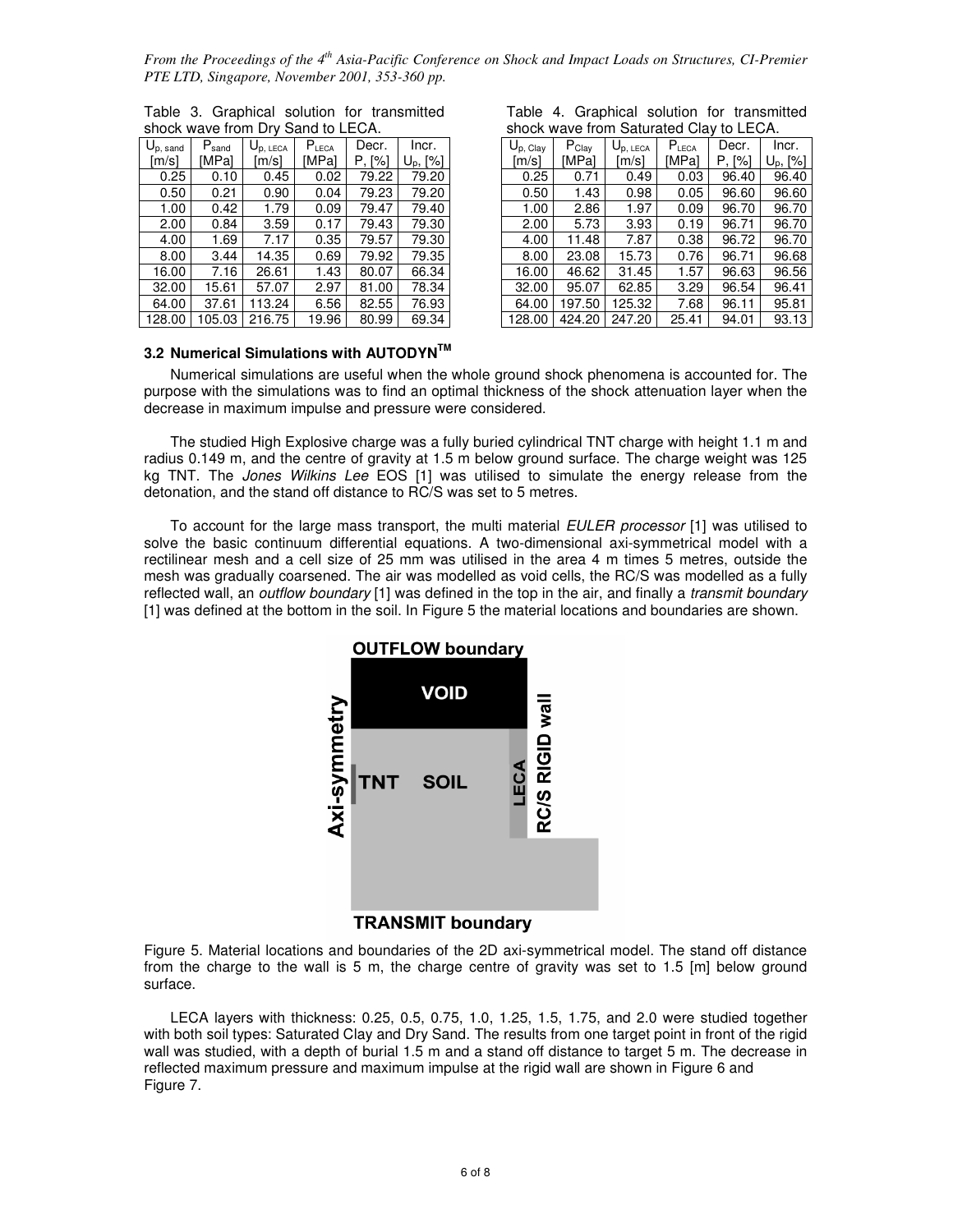

different thickness of LECA layer is used.



 Figure 6 shows significant reduction of the maximum reflected pressure even for thin LECA layers for both soil types, but the main focus should be on the reduction of the impulse. This would need a certain thickness for optimal reduction. Figure 7 shows that the thickness of the attenuation layer should be at least 1 m to achieve 45 percent reduction in maximum impulse when Saturated Clay is considered. For Dry Sand it should be at least 1.25 m to achieve 30 percent reduction in maximum impulse.

 Figure 8 shows the shock wave in Dry Sand when it has propagated to the LECA layer. Notice the relief waves generated both from surface and from the LECA layer.



Figure 8. Pressure plot of the shock wave propagation in Dry Sand at 7.8 ms. Thickness of LECA layer was 1.5 m

 In Figure 9 the crater size is shown at 97 milliseconds for the Dry Sand simulation with a LECA layer thickness of 1.5 m. The crater depth and radius were 3.5 m and 2.9 m respectively. Notice also the deformed LECA layer.